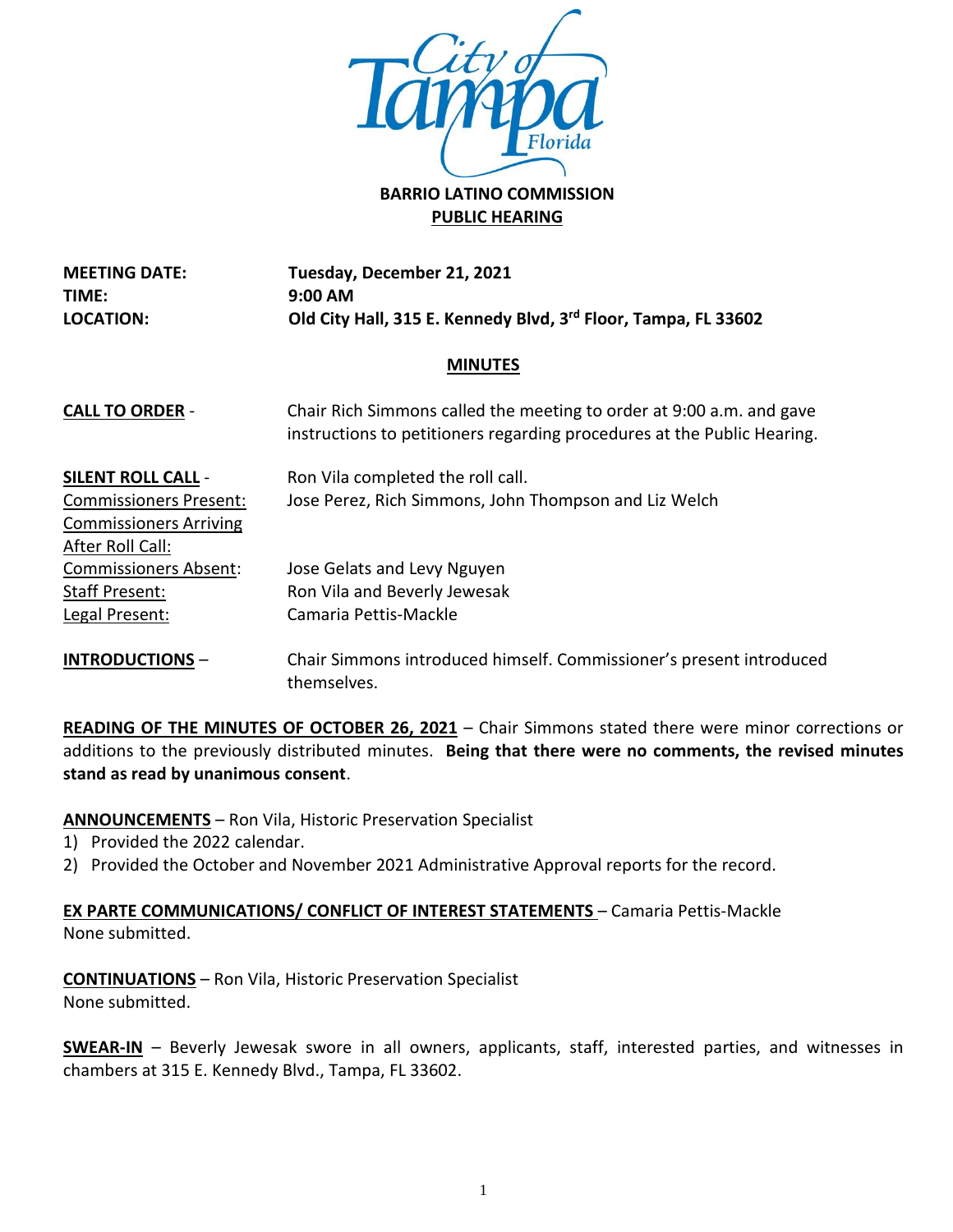#### **ITEMS TO BE REVIEWED:**

| <b>BLC 22-04</b> | OWNER:    | <b>Cherokee Associates</b>                                         |
|------------------|-----------|--------------------------------------------------------------------|
|                  | AGENT:    | <b>Greg Wehling</b>                                                |
|                  | DISTRICT: | <b>Ybor City</b>                                                   |
|                  | LOCATION: | 1929 E. 7th Avenue                                                 |
|                  | REQUEST:  | <b>Certificate of Appropriateness - New Construction: Addition</b> |
|                  | PURPOSE:  | Commercial                                                         |

Public Comment: No one came forward.

#### **Motion: John Thompson Second: Liz Welch**

Move to grant a Certificate of Appropriateness for the drawings and documents presented at this Public Hearing in **BLC 22-04** for the property located at **1929 E. 7th Avenue**, with the following conditions **to be approved by staff**:

- Refine the railing system;
- Stucco finish on interior/exterior;
- Signage;
- Treatment of brick, tile, & windows;
- Final color selections of brick and outside finishes;
- Metal work color be consistent.

because, based upon the finding of fact, the proposed project is consistent with the "Ybor City Design Guidelines" of the City of Tampa, for the following reasons: it does match the scale and character of the existing structure, the window openings, scaling, and detail as appropriate for the structure and meets the Secretary of Interior's Standards.

#### **The motion was approved with a vote of 4-0-0.**

| <b>BLC 22-14</b> | OWNER:          | 2 W Properties, LLC                                                          |
|------------------|-----------------|------------------------------------------------------------------------------|
|                  | AGENT:          | Joe Gibbons                                                                  |
|                  | DISTRICT:       | <b>Ybor City</b>                                                             |
|                  | LOCATION:       | 2601 E. 11th Avenue                                                          |
|                  | <b>REQUEST:</b> | <b>Certificate of Appropriateness - New Construction: Primary Structure,</b> |
|                  |                 | Accessory Structure,                                                         |
|                  |                 | Site Improvements                                                            |
|                  | <b>PURPOSE:</b> | Residential                                                                  |

Public Comment: No one came forward.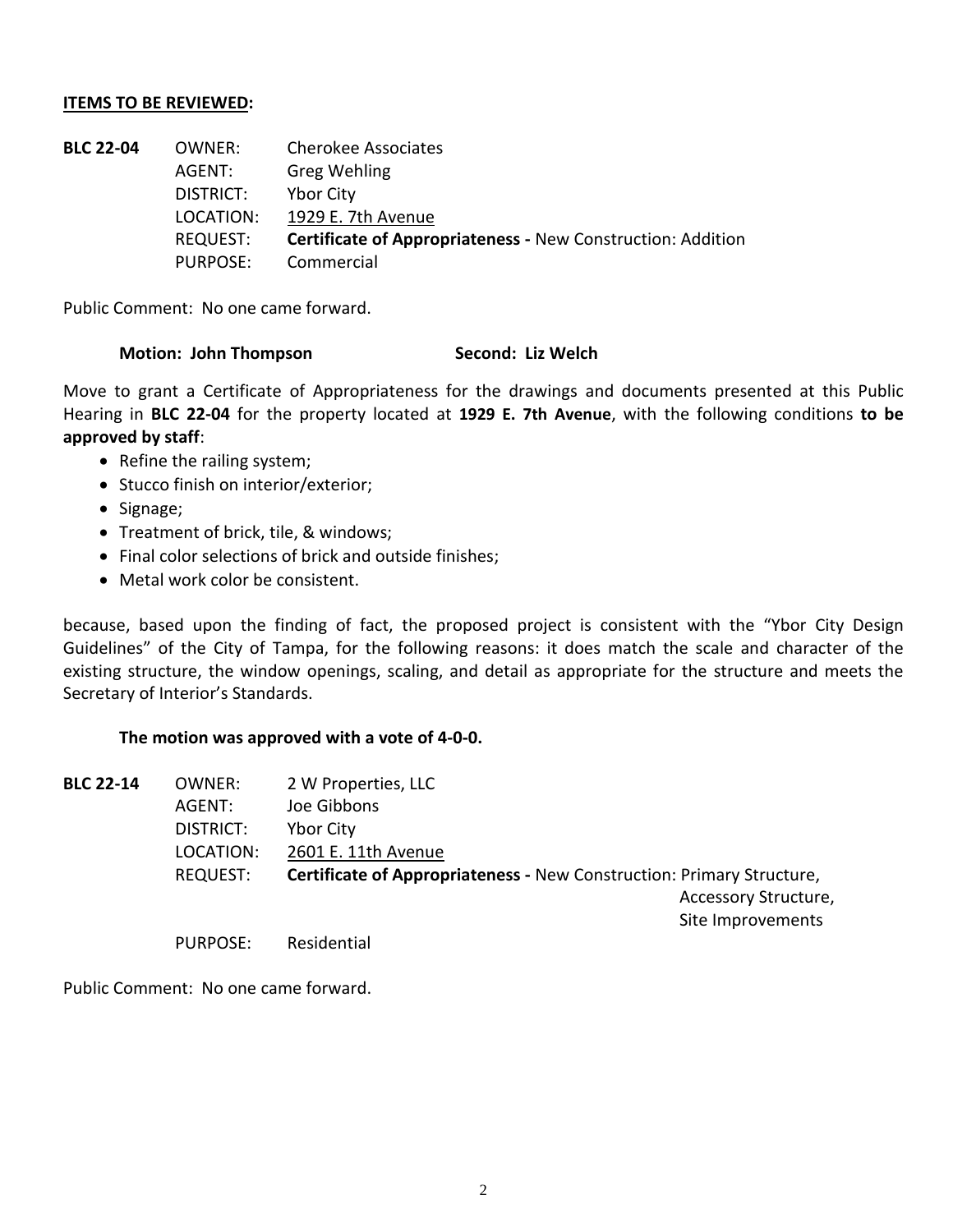#### **Motion: John Thompson Second: Liz Welch**

Move to grant a Certificate of Appropriateness for the drawings and documents presented at this Public Hearing in **BLC 22-14** for the property located at **2601 E. 11th Avenue**, with the following conditions **to be approved by staff**:

- Final color selections;
- Final column detailing;
- Incorporate wing walls or similar feature at the open stairs/porch;
- Revise roof plan to incorporate a different slope, gable or hip roof is preferred;
- Review window placement and proportions;
- Landscape screening of HVAC units;
- At the detailing where the stem wall is proposed to be apparent from the porch to the house, that a trim board is used instead of brick.

because, based upon the finding of fact, the proposed project is consistent with the "Ybor City Design Guidelines" of the City of Tampa, for the following reasons: it is appropriate for the design guidelines and the Secretary of Interior's Standards.

# **The motion was approved with a vote of 4-0-0.**

| <b>BLC 22-15</b> | OWNER:          | 2 W Properties, LLC                                                          |
|------------------|-----------------|------------------------------------------------------------------------------|
|                  | AGENT:          | Joe Gibbons                                                                  |
|                  | DISTRICT:       | <b>Ybor City</b>                                                             |
|                  | LOCATION:       | 2603 E. 11th Avenue                                                          |
|                  | <b>REQUEST:</b> | <b>Certificate of Appropriateness - New Construction: Primary Structure,</b> |
|                  |                 | Accessory Structure,                                                         |
|                  |                 | Site Improvements                                                            |
|                  | <b>PURPOSE:</b> | Residential                                                                  |

Public Comment: No one came forward.

# **Motion: John Thompson Second: Liz Welch**

Move to grant a Certificate of Appropriateness for the drawings and documents presented at this Public Hearing in **BLC 22-15** for the property located at **2603 E. 11th Avenue**, with the following conditions **to be approved by staff**:

- Reduce roof slope to 4 and 12 per request and relation to adjacent project;
- Incorporate welcome walls at the stair;
- Address column detailing;
- Final color palette;
- Trim on porch to incorporate facia piece and eliminate brick detail;
- Future fencing will be brought under separate application;
- Review window placement and sizing on east & west elevations.

because, based upon the finding of fact, the proposed project is consistent with the "Ybor City Design Guidelines" of the City of Tampa, for the following reasons: it adheres to the Secretary of Interior's Standards.

# **The motion was approved with a vote of 4-0-0.**